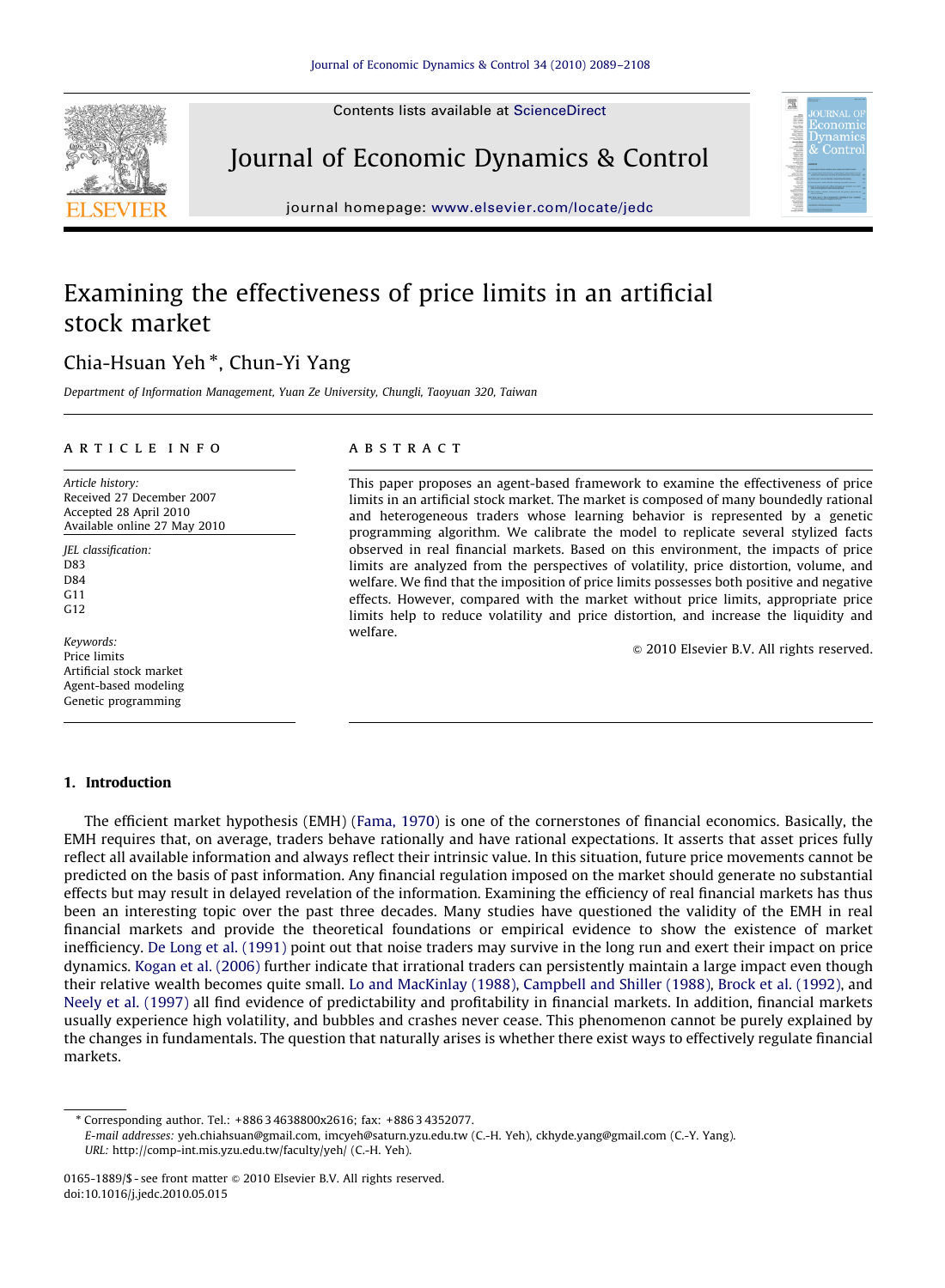The financial market crashes that took place in 1987 gave rise to much debate regarding how to prevent the markets from experiencing such large fluctuations. Recommendations that circuit breakers such as price limits and trading halts be implemented were some of the outcomes. Price limits and trading halts work in different ways. They differ in that trading is only permissible within the pre-specified daily price variation range in the former case, while the latter results in the suspension of the trading process once the asset prices reach the pre-specified boundaries. After some pre-determined time duration, the market is reopened and new boundaries of prices are provided.

The main purpose behind imposing price limits is to reduce price volatility by repressing excessive speculation and mob psychology. The rationale for supporting price limits is referred to as the overreaction hypothesis. Proponents assert that traders are prone to overreacting to new information, so that asset prices may deviate from their fundamental values. The empirical evidence from cognitive psychology also supports this argument, e.g. [Tversky and Kahneman \(1974\)](#page--1-0). It is believed that price limits may provide a cooling-off period for traders to reassess the intrinsic asset value. Volatility is then reduced. The empirical results obtained in [Ma et al. \(1989\)](#page--1-0) and [Lee and Kim \(1995\)](#page--1-0) are consistent with the overreaction hypothesis. By contrast, opponents of price limits who support the information hypothesis, e.g. [Fama \(1989\),](#page--1-0) [Chen \(1998\)](#page--1-0), and [Kim and Rhee \(1997\),](#page--1-0) argue that traders in financial markets are able to process information efficiently. The imposition of price limits may generate negative effects such as delayed price discovery, volatility spillover, and trading interference. Although many papers have focused on examining the effectiveness of price limits, $1$  a consensus in terms of opinion has so far not been reached.

From a theoretical point of view, the results may present different pictures based on different assumptions or frameworks [\(Brennan, 1986; Kodres and O'Brien, 1994; Chowdhry and Nanda, 1998; Chou et al., 2000](#page--1-0)). In addition, such debates mainly result from the different assumptions regarding rationality that the researchers adopt to characterize market traders. People who advocate the imposition of price limits presume that traders are generally irrational in the sense that they use wrong beliefs. However, this contention overlooks the fact that traders, even though they are irrational, may adapt to and learn how to react to the market environment. As time goes by, they may behave rationally in that they perceive the fundamental values of the asset, and the negative impacts of the imposition of price limits then emerges. By contrast, those who disagree with the usefulness of price limits assume that traders are rational. Being completely rational means either that traders inherently perceive the intrinsic values of the asset, or that traders have tremendous computational abilities that make them correctly respond to any change in market conditions. However, such reasoning has been questioned by many empirical results. [Simon \(1957\)](#page--1-0) and [Tversky and Kahneman \(1974\)](#page--1-0) argue that humans do not behave rationally.

Examining the effectiveness of price limits based on empirical data also poses great difficulties. First, it may suffer from econometric ([Chou, 1997](#page--1-0)) or data-acquisition problems. Second, the rationality at the top, i.e. from the perspective of market phenomena, is not necessarily consistent with that at the bottom, i.e. traders' rationality. [Gode and Sunder \(1993\)](#page--1-0) find that the market's rationality could result from the individuals' irrationality. Third, empirically discriminating between the information hypothesis and the overreaction hypothesis would be problematic, when neither understanding what had been on the traders' minds nor being able to predict what would have happened had the price limits not been imposed. Actually, a similar concept has been mentioned in [Harris \(1998\)](#page--1-0):

Without mind-reading techniques and without reliable methods for reconstructing a false history, one cannot reliably discriminate between the two perspectives. (p. 34)

To resolve these problems, a simulated financial market composed of many interacting, heterogeneous, and boundedly rational traders whose learning behavior is appropriately represented, together with an environment without exogenous shocks, seems to be a more reasonable framework. In such a framework, the interaction between the traders themselves and that between traders and market regulations could be well examined. Moreover, a pure environment which can serve as the objective benchmark is obtainable, so that we would be able to answer how the market would behave if current rules on price limits faced a different situation.

The studies on financial markets based on the heterogeneous agent model (HAM) have grown quite rapidly in the past decade since traditional arguments regarding traders' rationality have been challenged. [Simon \(1957\)](#page--1-0) argues that bounded rationality is a more acceptable concept for describing a human's behavior. Besides, financial data usually exhibit several stylized facts such as volatility clustering and fat tails for the return series, as well as volume persistence of which the causes cannot be well-explained by traditional asset pricing models. [Kirman \(2006\)](#page--1-0) points out that heterogeneity is an essential part of the evolutionary system, and heterogeneous and varying expectations may account for many of the stylized facts. Many heterogeneous agent models have been proposed to generate rich and complicated market dynamics, and they successfully mimic the stylized facts observed in financial markets and provide explanations regarding some of these phenomena.<sup>2</sup>

The advantages of heterogeneous agent models of financial markets are addressed in [Hommes \(2006\)](#page--1-0) and [LeBaron](#page--1-0) [\(2006\)](#page--1-0), who also provide an extensive review of this research area. [Hommes \(2006\)](#page--1-0) pays more attention to the simple,

<sup>1</sup> A more detailed survey regarding the effectiveness of circuit breakers can be found in [Kim and Yang \(2004\)](#page--1-0).

<sup>2</sup> Studies such as [Day and Huang \(1990\)](#page--1-0), [Kirman \(1991\),](#page--1-0) [Chiarella \(1992\)](#page--1-0), [Lux \(1995, 1997, 1998\)](#page--1-0), [Arthur et al. \(1997\)](#page--1-0), [Brock and Hommes \(1998\),](#page--1-0) [LeBaron et al. \(1999\)](#page--1-0), [LeBaron \(2000, 2001\)](#page--1-0), [Hommes \(2001\),](#page--1-0) [Chiarella and He \(2001, 2002, 2003\)](#page--1-0), and [Chiarella et al. \(2002, 2006\)](#page--1-0) are examples.